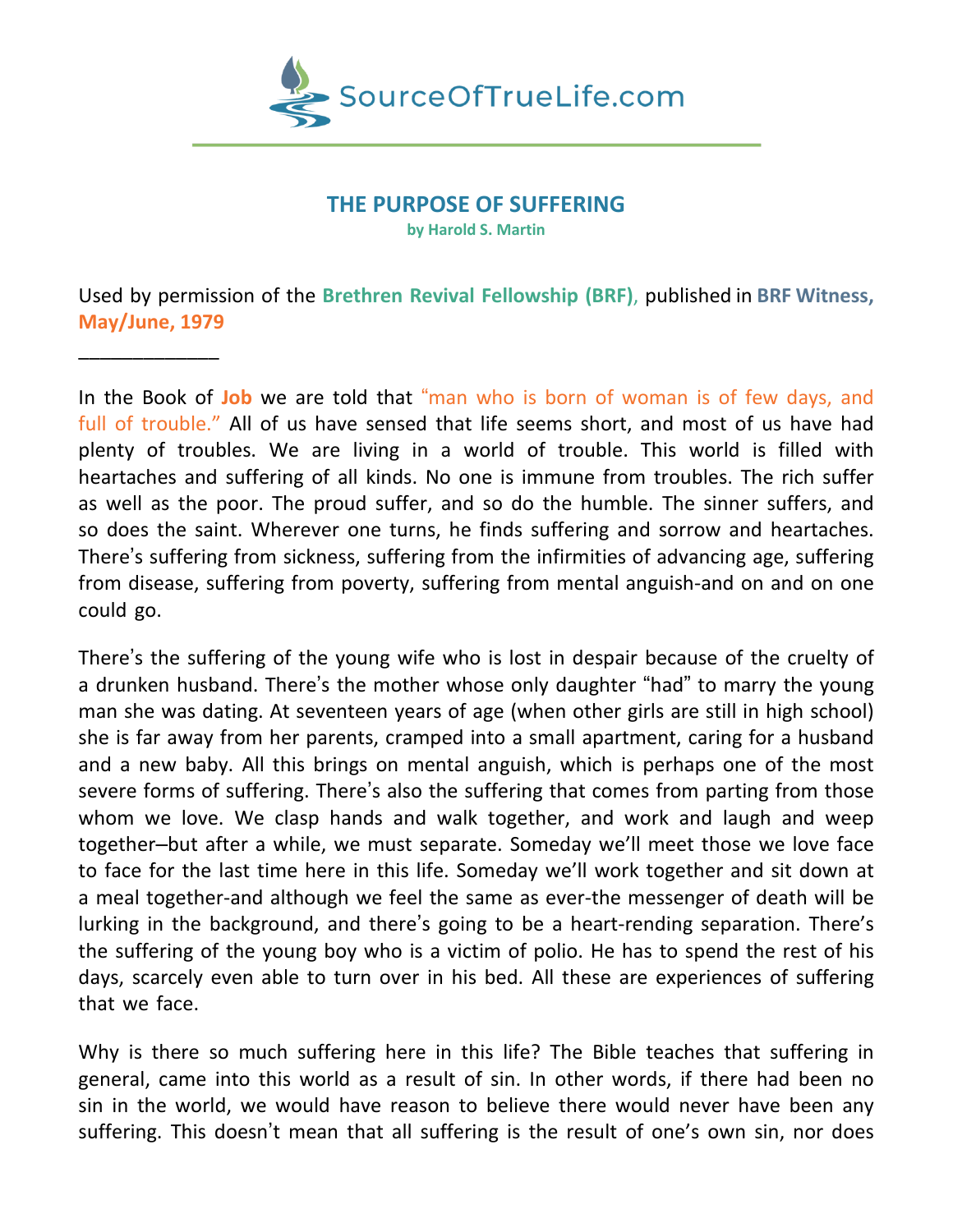it mean that the person who suffers, isn't leading the right kind of life. Job's comforters made this mistake. They reasoned that suffering is the result of sin (and so it is; suffering was part of the curse that God pronounced upon mankind after the fall). But these men reasoned that because Job was a great sufferer, therefore he must be a great sinner. One of Job's friends said, "Who ever perished, being innocent? Or where were the righteous cut off?" **(Job 4:7).** In other words, he said, "The innocent don't suffer, and therefore because you are suffering, you must be guilty." The truth of the matter is that many people suffer (not because of their own sin, but because of the sins of other people. There are wives who suffer because of the sins of wayward husbands. There are children who suffer because of the sins of their parents. There are whole nations that suffer because of the sins of wicked leaders. And so, we say that not all suffering is the result of one's own sin.

However, some suffering is the result of our own sins. When Paul wrote the Church of Corinth about their abuse of the love feast service, he said, "He that eateth and drinketh unworthily, eateth and drinketh damnation to himself, not discerning the Lord's body. For this cause, many are weak and sickly among you" **(1 Cor. 11:30).** Sickness and even death in some cases, are due to the Christian's failure to confess sin, and to judge wicked habits in his own life, and God sends the suffering as a punishment for sin.

On the other hand, while all suffering is the result of sin, suffering is not always the result of specific sin in one's own life. If you are suffering from sickness, or from heavy burdens, or from persecution-and you've honestly confessed all known and doubtful sin in your life, and you've searched out your own heart before God (and you still continue to suffer)-you can rest assured that God has some greater purpose in mind for you, and that His plan can only be accomplished in the school of affliction and suffering.

We don't have much trouble understanding why wicked people suffer. We know that "the way of the transgressor is hard," and that "whatsoever a man sows, that shall he also reap." But we find a different problem when we see God's saints passing through trials and troubles. Why do some of the most noble people of God have to wear sackcloth on their hearts almost continually? This is a big question (and there are some things we'll never understand until we're safe in the arms of Jesus), but the Bible does give some light on this vexing question, "Why do the righteous suffer?" We invite your attention to four Scriptural reasons why a righteous person may be called upon to suffer.

# **1. SUFFERING GIVES JESUS A CHANCE TO GET GLORY**

You remember the account in **John 9,** of the man who was born blind, and how Jesus had opened his eyes. The disciples said to Jesus, "Who did sin, this man or his parents, that he was born blind?" **(John 9:2).** You see, like many of us, they thought this affliction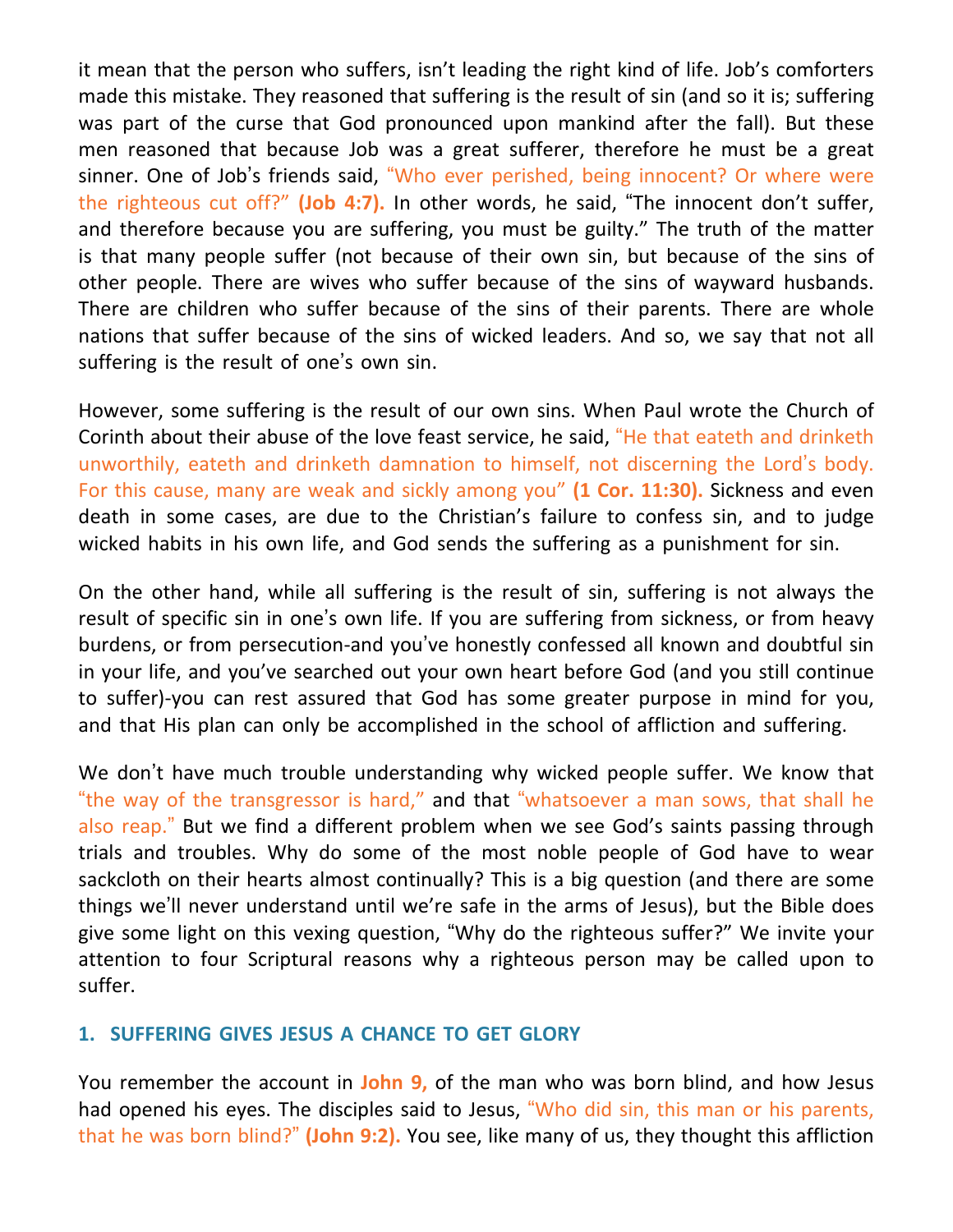was brought on because of his own sin, or perhaps because of the sin of his forebears. But Jesus answered the question: "Neither hath this man sinned, nor his parents, but that the works of God should be made manifest in him **(John 9:3).** The Lord didn't mean that this man never committed any sin, nor that his parents were perfect, but He was simply answering their question–and in this particular case, the suffering was not a punishment for his own sins, but rather, the affliction came upon him to give Jesus a chance to reveal His power and glory.

It was for this same reason that Lazarus was permitted to die. Jesus said **in John 11:4** (when He had first heard that Lazarus was sick): "This sickness is not unto death, but for the glory of God, that the Son of God might be glorified thereby." When Lazarus was sick, his sisters called for Jesus, but Jesus did a strange thing. Instead of coming immediately, He waited until Lazarus was dead and had been buried four days. When He got there, Jesus merely spoke the Word, and Lazarus came back from death. As a result of this miracle, many of the Jews were convinced that Jesus was really the Son of God, and many believed on Him. Of course, the death of Lazarus meant some heartaches for Mary and Martha, and the fact that Jesus didn't come immediately must have been even more disturbing-but think of the glory Jesus got out of it. People were saved through

Many of us have never experienced prolonged and terrible suffering. But one of the grandest opportunities you will ever get to glorify God, will be in the hour of distress and suffering. When everything is rosy, and the pastures are green, and the waters are still-and you look up and say, "Praise God from whom all blessings flow," the world won't be especially impressed. They'll say, "Why shouldn't he be thankful, everything's going his way?" But when the shadows deepen, and the clouds begin to gather, and the sorrows pour in-if in such a time, you can look up through your tears and like **Job,** say, "The Lord giveth, the Lord taketh away, blessed be the name of the Lord,"- the world will be convinced, and they'll say, "There must be something to this Christianity after all," and Jesus will get glory.

You see, your suffering and sorrow and troubles – these are the raw materials out of which you can weave a garment for the glory of God. God often permits His children to suffer, so that the world can see the sweetness with which they are able to bear it. The hymn writer says:

*"Some through the waters; some through the flood; Some through the fire; but all through the blood. Some through great trial-but God gives a song, In the night seasons, and all the day long."*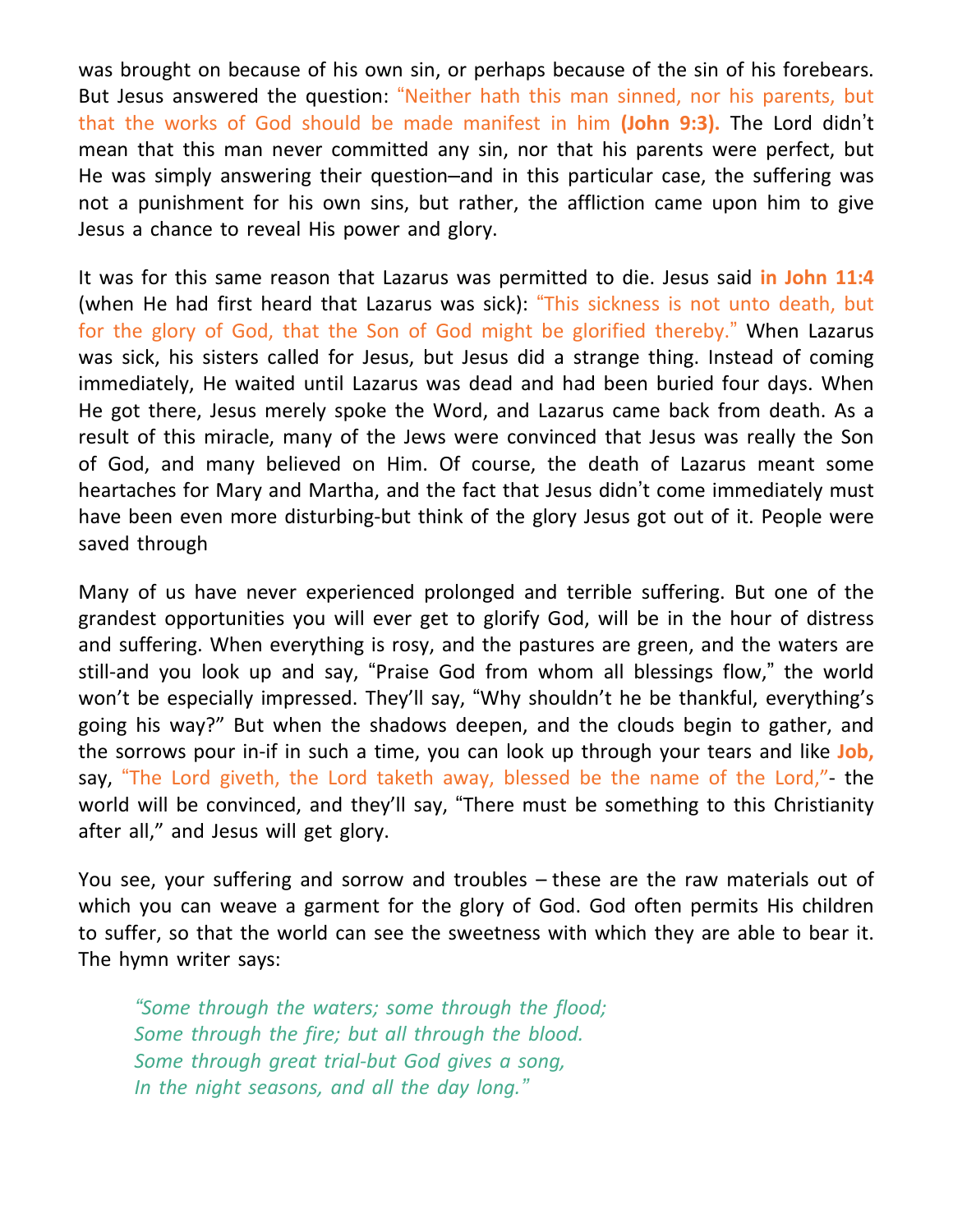Christians are called upon to suffer as well as non-Christians. Jesus told a story about two houses, one built by a wise man, the other by a foolish man; one built upon rock, the other upon the sand; but the rains descended, the floods came, and the winds blew and beat against both those houses. Serving Christ does not free us from suffering, but it does give us strength and grace to bear the trials, and to become more than conquerors over every test of life. If you can sing praises to God in the hour of suffering and trial, you'll bring glory to Jesus.

### **2. SUFFERING IS CHASTENING TO MAKE US HOLY**

The nature of divine chastening is described in the twelfth chapter of **Hebrews.** We're told here that God chastens (punishes) because He loves us, and He does it for our good. **Verse 10** says that He chastens that "we might be partakers of His holiness." One of God's primary objectives for all of us is that we might be holy. **Ephesians 1:4** says "According as he hath chosen us in him before the foundation of the world, that we should be holy and without blame before him in love." **1 Thessalonians 4:7** says "God has not called us unto uncleanness, but unto holiness." **1 Peter 1:15** says "But as he which has called you is holy, so be ye holy in all manner of conversation." These Scriptures make it clear that God's purpose for us is that we should be holy. And God accomplishes His purpose in one of two ways. His first plan is that we should willingly make a complete surrender, gladly desiring to do His will, and to do what He says. But if we become stubborn and rebellious, sometimes God has to lay us on our backs, in order to get us to say, "Not my will, but thine be done."

When we punish our children, we do it not because we hate them and want to punish them, but because we love them, and want the best for them in life. And just so God chastens us-not because He hates us and takes pleasure in punishing us, but because He loves us too much to let us go on and make shipwreck of our lives.

There are some fine qualities of life which many times are learned only as one walks in the dark valley of suffering. The poet says:

*"I walked a mile with Sorrow And ne'er a word said she; But oh, the things I learned from her, When sorrow walked with me."*

Sometimes we suffer in order that God might teach us some lessons in prayer. All of us know that we call upon God much more earnestly and much more frequently, when His chastening rod is on us, than we do in the day of prosperity. The **107th Psalm** repeatedly says, "They cried unto the Lord in their trouble, and He saved them out of their distresses." We know that many times we don't really pray; but when trouble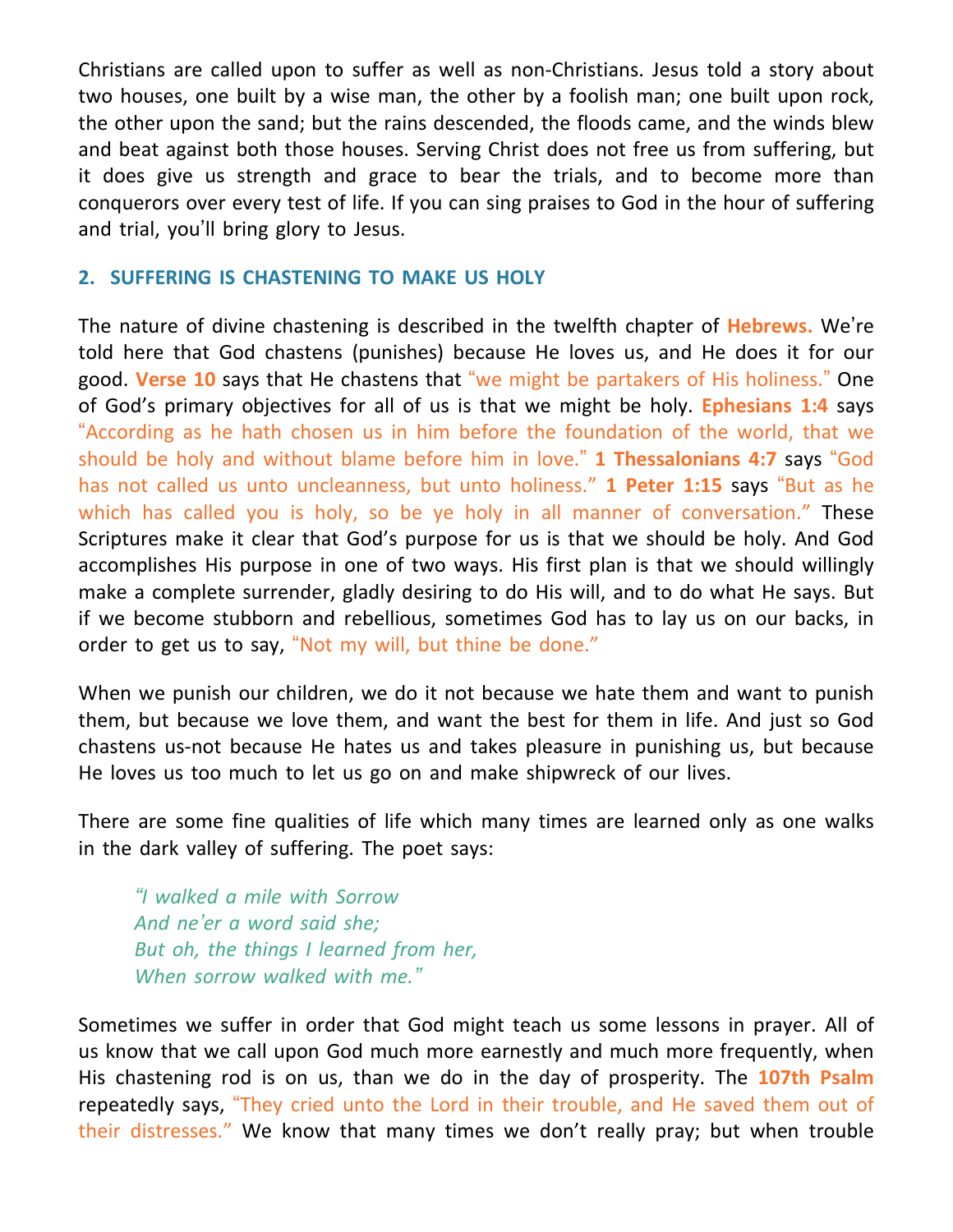comes, then we call on God from the bottom of our hearts. Sometimes we suffer in order that God might teach us lessons in humility. Most of us tend to think that we're a little bit better than certain other people, and we secretly flatter ourselves that we're "not as other men." Suffering cuts the props from under us and gives us a sense of need and dependence upon God, and we see that we're only poor worms of the dust. These things are good for us.

Children usually don't appreciate correction when they are getting it, but in later years, they often come to see the value of discipline, and recognize that it made them stronger and better characters. And just so we should accept chastening as coming from the hand of an all-wise God, who molds us and makes us a thing of beauty for His own glory. The Psalmist knew that he was a better man because of his affliction. He says that before his experience of suffering, he was going astray, but suffering was God's way of bringing him back. I'm sure that hundreds of others down through the centuries could testify of a similar experience. Afflictions are designed to make us partakers of God's holiness.

## **3. SUFFERING FITS US FOR THE MINISTRY OF SYMPATHY**

God gives special comfort to His own children in the hour of suffering, and Paul says that we receive this strength and help from the hand of God, so that we can extend sympathy to others in the hour of trouble. The Bible says, "Blessed be God … who comforteth us in all our tribulation, that we may be able to comfort them which are in any trouble, by the comfort wherewith we ourselves are comforted to God" **(2 Corinthians 1:4).** The comfort we receive from God is to enable us to impart comfort to others.

This old world is filled with suffering and heartaches, and one of the greatest needs suffering people have, is for someone who can comfort them and sympathize with them in their trouble. And the only way we can really learn to comfort others and to sympathize with them, is to suffer ourselves. We can't comfort others until we ourselves have been comforted of God. We can't sympathize with those in sorrow unless we have suffered ourselves. We can't understand the loneliness of others unless we have been lonely ourselves. We can't weep with those that weep unless we have been bereaved ourselves. There are some things in life that can't be learned in the schools, and that is one of them. We have to learn how to sympathize with others, by actual experience. Most of us have already learned that the person who can help us most in the hour of trial, is the one who has already passed through an experience somewhat like ours. This is another reason God permits righteous people to suffer. The fires of affliction make us tenderhearted, and sympathetic toward others–and this results in a greater compassion for other people.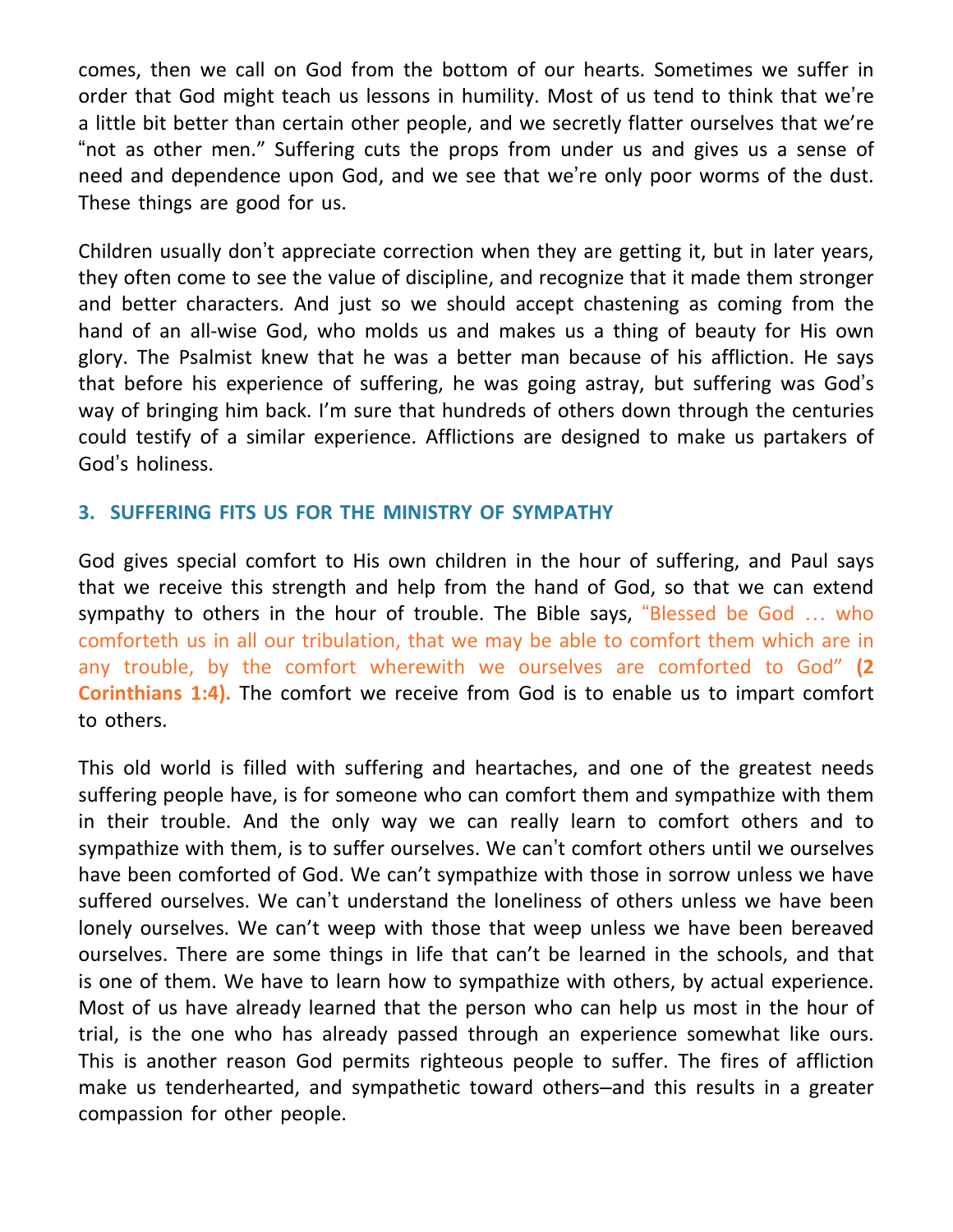### **4. SUFFERING TURNS OUR ATTENTION TOWARD HEAVEN**

One of the besetting sins of the saints is earthliness. Most people live as though they were never going to die. They follow business and pleasure and politics and science as if this earth were their eternal home. They plan and scheme for the future like the rich fool in the parable Jesus told. And many of us have a tendency to do exactly the same thing. Thank God, He sends affliction and sickness. This takes our eyes away from money and pleasure and position and makes us think seriously of God. The Lord often permits suffering so that we don't become too much in love with this world, and the things of this world.

Sometimes it takes sicknesses and sorrow and disaster and vanished hopes and shattered dreams to bring us to the end of ourselves and turn us to God. The suffering and sadness that we experience often gives us a desire to leave this world, and to enter our rest in Heaven. Even the loss of a loved one in the hour of death-while it brings heartaches to us–often turns our attention toward Heaven. Most of us have had this experience. We know that Heaven is a place, and that it is being prepared for those who love God. But we only come to really appreciate Heaven when one of our own dear loved ones crosses the border into the eternal world.

Heaven seemed closer to King David after his little child had died. The Bible says **(2 Samuel 12:18)** that for seven days and seven nights, David fasted and wept and prayed that God would spare his sick child-but finally he received notice that the child was dead. Two little eyelids had been gently closed; two little hands were folded over the silent bosom; one little heart was forever still. David wiped away the tears from his eyes, and ate food, and found comfort in these words, "I shall go to him, but he shall not return to me." David was looking forward to seeing his child in Heaven, and certainly, from that day on, Heaven was closer to David than ever before. Someone has written:

*"Even death has a wonderful mission Though it robs us of those that we love; He draws us (from our surroundings here) To think of meeting above. No matter how deep our loss is, No matter how deep our despair, Doesn't Heaven seem nearer and dearer, To know that our loved ones are there?"*

God permits sorrow and suffering to turn our attention toward Heaven.